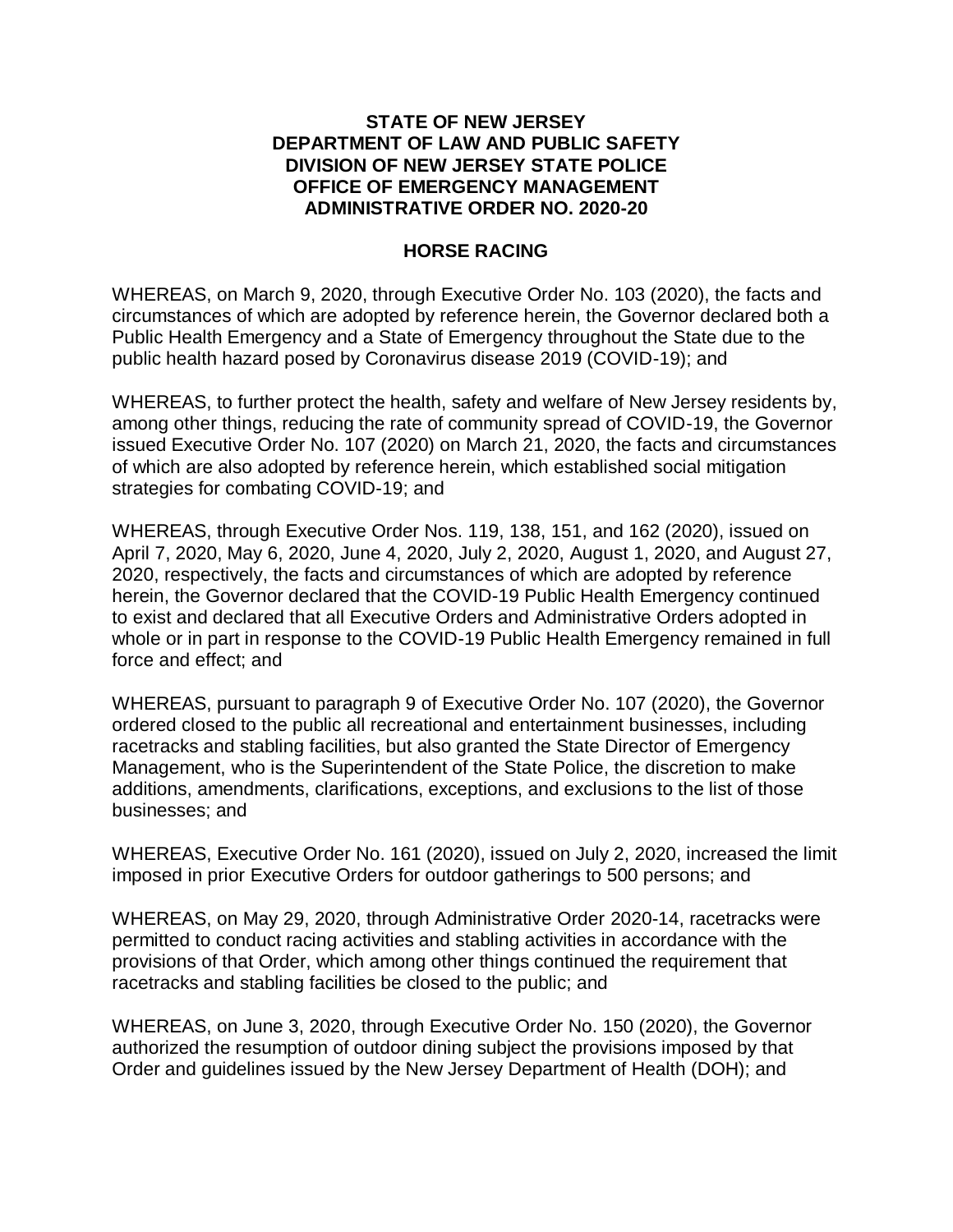WHEREAS, on June 29, 2020, through Executive Order No. 158 (2020), the Governor announced the continued prohibition against indoor dining, and further ordered that recreational and entertainment businesses authorized to open their indoor premises to the public may only do so where it prohibits the consumption of food or beverages and smoking in those indoor premises; and

WHEREAS, on June 26, 2020, through Executive Order No. 157 (2020), the Governor authorized the reopening of recreational entertainment businesses, both indoor and outdoor, including allowing racetracks to open to the public, as of 6:00 a.m. on July 2, 2020, subject to the requirements contained in that Order and any and all additional requirements imposed by the New Jersey Racing Commission (NJRC) and the New Jersey Office of Emergency Management; and

WHEREAS, on July 2, 2020, through Administrative Order 2020-17, racetracks were permitted to allow outdoor dining, but were still prohibited from allowing indoor dining; and

WHEREAS, on September 1, 2020, through Executive Order No. 183 (2020), the Governor authorized the reopening of indoor dining on September 4, 2020 in accordance with the provisions set forth therein, including but not limited to outlining applicable capacity limits; and

WHEREAS, Executive Order No. 183 (2020) also revised the limits imposed in prior Executive Orders for indoor gatherings; and

WHEREAS, although the NJRC regulates the operation of racetracks, including those at Monmouth Park and the Meadowlands Racetrack, NJRC does not oversee the wagering operations at the sports wagering lounges at those locations, and which are instead regulated by the New Jersey Division of Gaming Enforcement (DGE);

NOW, THEREFORE, I, Patrick J. Callahan, State Director of Emergency Management, hereby ORDER as follows:

- 1. Effective immediately, paragraphs 2 and 3 of Administrative Order 2020-17 are rescinded in their entirety.
- 2. Effective immediately, restaurants on racetrack premises and within sports wagering lounges are permitted to offer outdoor and indoor dining in accordance with the provisions of Executive Order No. 150 (2020) and Executive Order No. 183 (2020), respectively, and associated DOH guidance.
- 3. Racetrack premises shall abide by the State gathering limits for indoor and outdoor gatherings then in effect, which were most recently laid out in Executive Orders No. 161 and 183 (2020). Racetrack premises shall be subject to the gatherings limits as follows: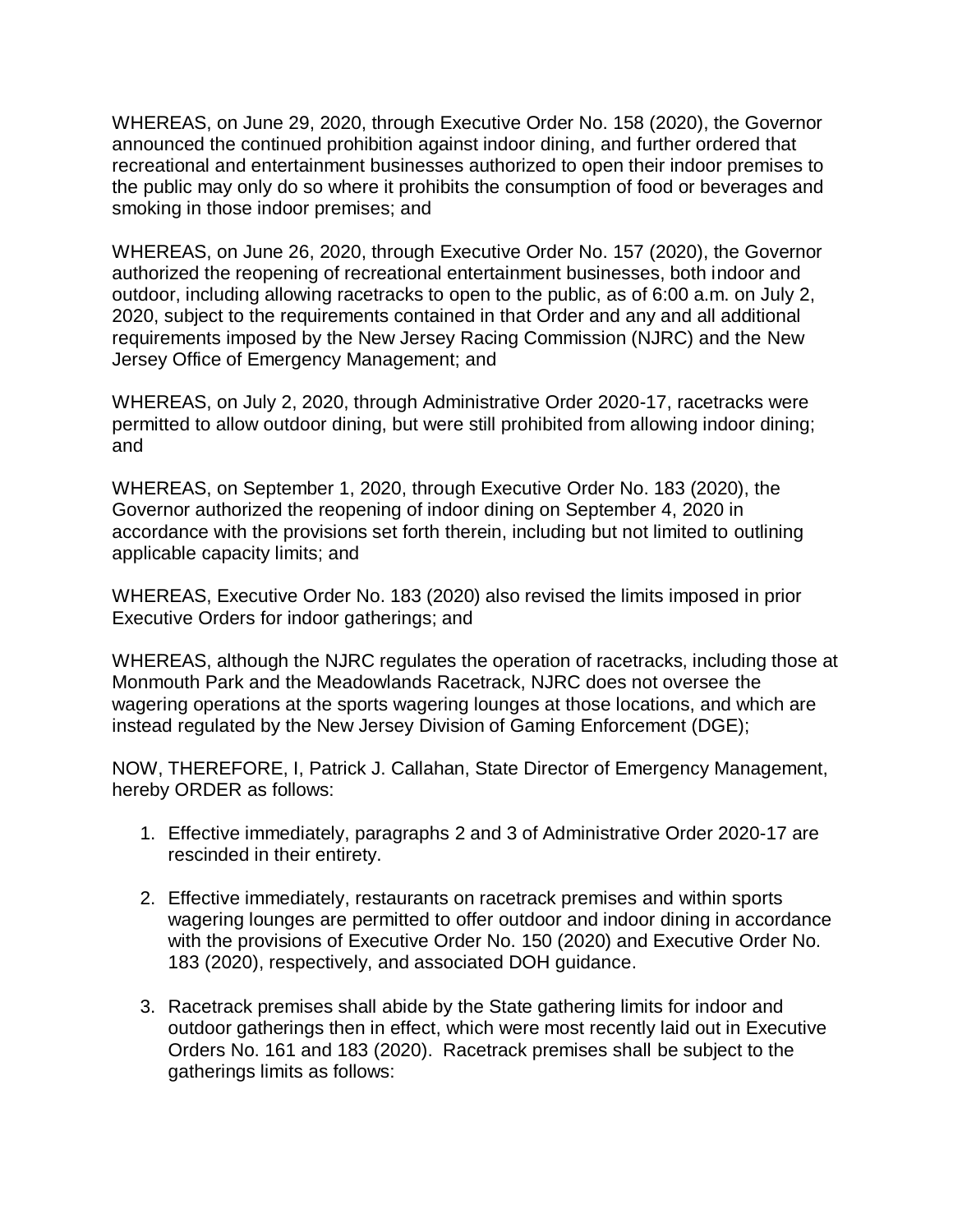- a. Restaurants that offered table service prior to this Public Health Emergency and that permit outdoor dining shall limit their outdoor capacity to 100% of the restaurant's combined indoor and outdoor capacity prior to the expansion of outdoor capacity during this Public Health Emergency. Restaurants that permit indoor dining shall limit their capacity according to the provisions included in Paragraph 1 of Executive Order No. 183 (2020).
- b. Sports wagering lounges must abide by the provisions of Paragraph 7 of Executive Order No. 157 (2020) and any applicable requirements imposed by DGE. Restaurants located within sports wagering lounges may offer outdoor dining in accordance with Paragraph 3(a), expect that the restaurant's outdoor dining capacity shall be equal to the indoor capacity of the sports wagering lounge. Restaurants located within sports wagering lounges that permit indoor dining shall limit their capacity according to the provisions included in Paragraph 1 of Executive Order No. 183 (2020).
- c. Other than individuals dining at restaurants pursuant to Paragraph 3(a) or 3(b) or those within a sports wagering lounge pursuant to Paragraph 3(b), all individuals granted admission to the racetrack facility shall count towards the State gathering limits for outdoor gatherings. Racetrack permit holders shall make best efforts to ensure that individuals admitted to the racetrack facility under Paragraph 3(c) do not congregate in the indoor areas of the premises and instead remain in the grandstand and other outdoor areas.
- 4. Racetrack permit holders must update their reopening protocols as originally required under Paragraph 2 of Administrative Order No. 2020-14 and supplemented by Paragraph 2 of Administrative Order No. 2020-17 to comply with this Order and the provisions of Executive Order No. 183 (2020). The reopening protocols shall be made available by request to the NJRC Executive Director, or designee.
- 5. The NJRC Executive Director, or designee, shall have the authority to inspect for implementation by the racetrack permit holders the reopening protocols required under Administrative Order No. 2020-14, Administrative Order No. 2020-17, and this Order.
- 6. Racetrack permit holders are responsible for carrying out the requirements contained in this Order, which supplement the requirements in Administrative Order No. 2020-14 and Administrative Order No. 2020-17. Any racetrack permit holder that does not adhere to the either of these requirements may be subject to regulatory action through the NJRC's authority to oversee horseracing operations and ensure the safety of its participants.